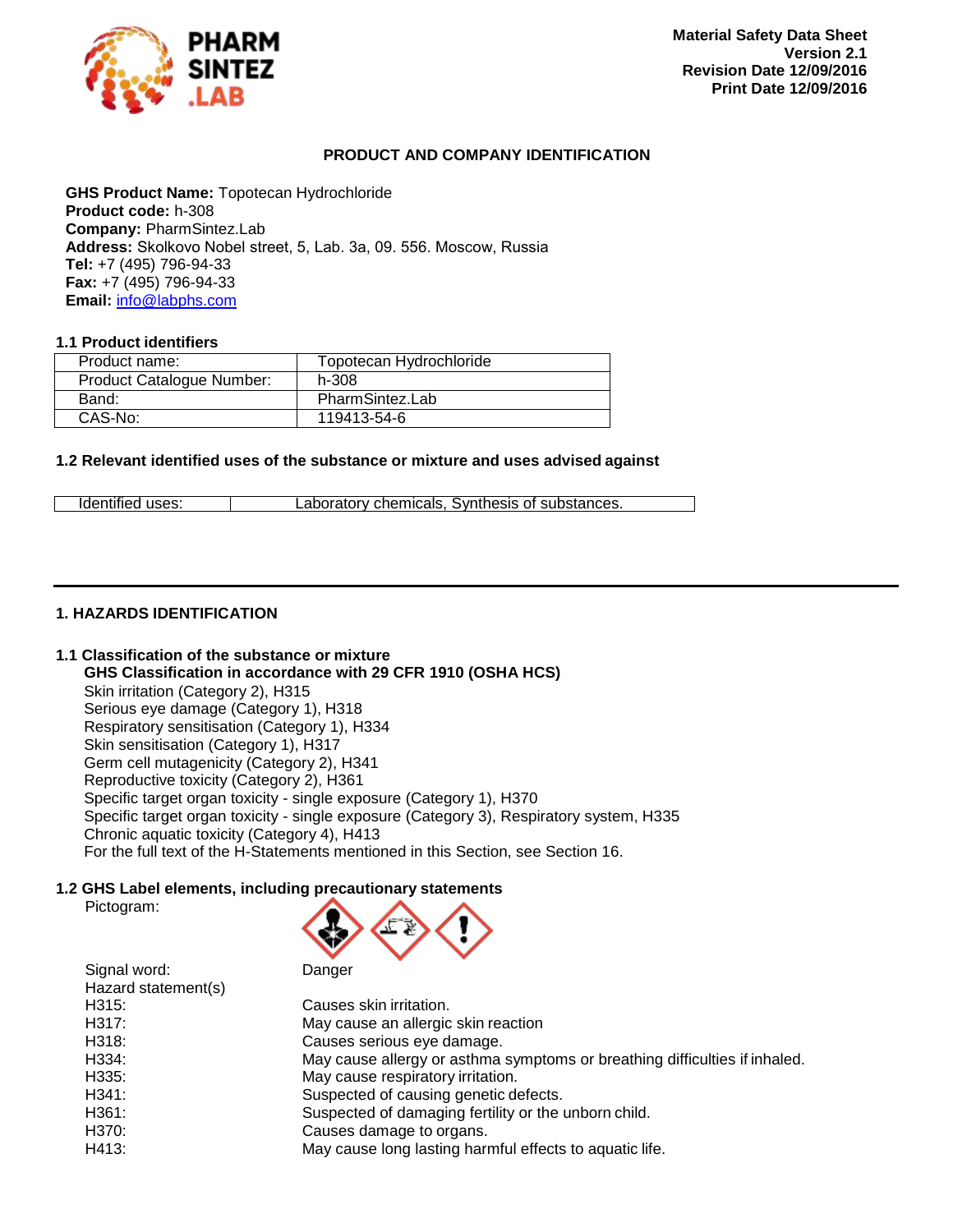| Precautionary statement(s) |                                                                                   |
|----------------------------|-----------------------------------------------------------------------------------|
| P201:                      | Obtain special instructions before use.                                           |
| P202:                      | Do not handle until all safety precautions have been read and understood.         |
| P <sub>260</sub> :         | Do not breathe dust/ fume/ gas/ mist/ vapors/ spray.                              |
| P264:                      | Wash skin thoroughly after handling.                                              |
| P270:                      | Do not eat, drink or smoke when using this product.                               |
| P271:                      | Use only outdoors or in a well-ventilated area.                                   |
| P272:                      | Contaminated work clothing should not be allowed out of the workplace.            |
| P273:                      | Avoid release to the environment.                                                 |
| P280:                      | Wear protective gloves/ eye protection/face protection.                           |
| $P302 + P352$ :            | IF ON SKIN: Wash with plenty of soap and water.                                   |
| $P304 + P340$ :            | IF INHALED: Remove victim to fresh air and keep at rest in a position comfortable |
|                            | for breathing.                                                                    |
| $P305 + P351 + P338$       | IF IN EYES: Rinse cautiously with water for several minutes. Remove               |
|                            | contact lenses, if present and easy to do. Continue rinsing.                      |
| P310:                      | Immediately call a POISON CENTER/doctor.                                          |
| P321:                      | Specific treatment (see supplemental first aid instructions on this label).       |
| P333 + P313:               | If skin irritation or rash occurs: Get medical advice/attention.                  |
| P362:                      | Take off contaminated clothing and wash before reuse.                             |
| $P403 + P233$ :            | Store in a well-ventilated place. Keep container tightly closed.                  |
| P405:                      | Store locked up.                                                                  |
| P501:                      | Dispose of contents/ container to an approved waste disposal plant.               |
|                            |                                                                                   |

#### **1.3 Hazards not otherwise classified (HNOC) or not covered by GHS** - none

### **2. COMPOSITION/INFORMATION ON INGREDIENTS**

#### **2.1 Substances**

| Synonyms:         | NSC 609699 NSC-609699 NSC609699; SKF S104864A. SKF 104864 A<br>SKF-104864-A; SKF104864A; TOPO. Hycamtamine; Hycamtin Hydrochloride;<br>Nogitecan Hydrochloride; Topotecan; Nogitecan Hydrochloride; US brand<br>name: Hycamtin. |
|-------------------|---------------------------------------------------------------------------------------------------------------------------------------------------------------------------------------------------------------------------------|
| Formula:          | $C_{23}H_{24}CIN_3O_5$                                                                                                                                                                                                          |
| Molecular weight: | 457.91                                                                                                                                                                                                                          |
| CAS-No:           | 119413-54-6                                                                                                                                                                                                                     |

### **Hazardous components**

| Component                                                                       | Classification                                                                 | Concentration |
|---------------------------------------------------------------------------------|--------------------------------------------------------------------------------|---------------|
| Topotecan HCI                                                                   | Skin Irrit. 2; Eye Dam. 1; Resp. Sens. 1; Skin Sens. 1; Muta. 2; Repr. 2; STOT | $\leq$ 100 %  |
|                                                                                 | SE 3; Aquatic Chronic 4; H315, H317, H318, H334, H335, H341, H361, H413        |               |
| For the full text of the H-Statements mentioned in this Section, see Section 16 |                                                                                |               |

For the full text of the H-Statements mentioned in this Section, see Section 16.

### **3. FIRST AID MEASURES**

#### **3.1 Description of first aid measures**

#### **General advice**

Consult a physician. Show this safety data sheet to the doctor in attendance.Move out of dangerous area. **If inhaled**

If breathed in, move person into fresh air. If not breathing, give artificial respiration. Consult a physician.

# **In case of skin contact**

Wash off with soap and plenty of water. Take victim immediately to hospital. Consult a physician.

### **In case of eye contact**

Rinse thoroughly with plenty of water for at least 15 minutes and consult a physician.

## **If swallowed**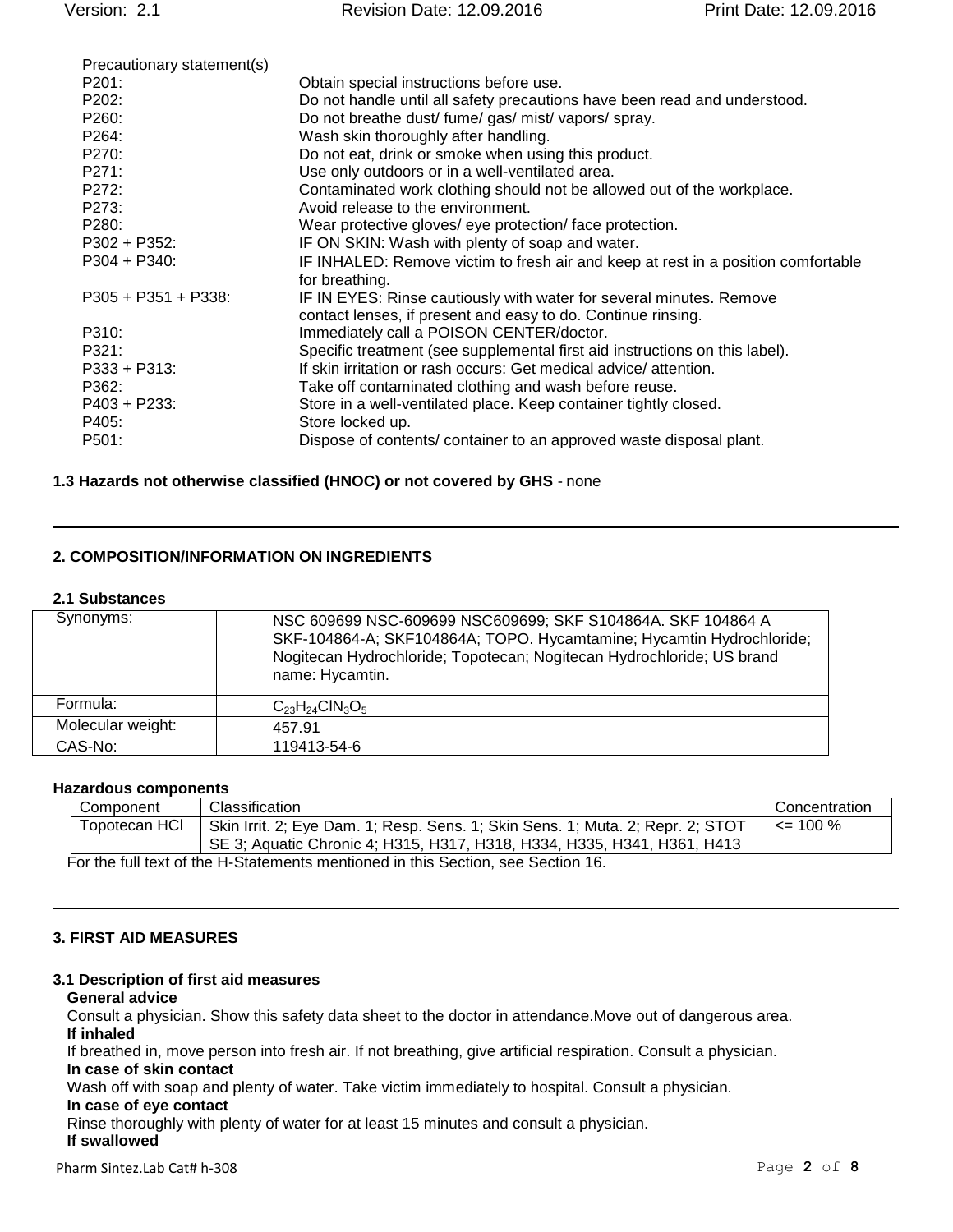Never give anything by mouth to an unconscious person. Rinse mouth with water. Consult a physician.

# **3.2 Most important symptoms and effects, both acute and delayed**

The most important known symptoms and effects are described in the labelling (see section 2.2) and/or in section 11

**3.3 Indication of any immediate medical attention and special treatment needed** No data available

# **4. FIREFIGHTING MEASURES**

# **4.1 Extinguishing media**

**Suitable extinguishing media**

Use water spray, alcohol-resistant foam, dry chemical or carbon dioxide.

**4.2 Special hazards arising from the substance or mixture** No data available

# **4.3 Advice for firefighters**

Wear self-contained breathing apparatus for firefighting if necessary.

# **4.4 Further information**

No data available

# **5. ACCIDENTAL RELEASE MEASURES**

# **5.1 Personal precautions, protective equipment and emergency procedures**

Use personal protective equipment. Avoid dust formation. Avoid breathing vapors, mist or gas. Ensure adequate ventilation. Evacuate personnel to safe areas. Avoid breathing dust. For personal protection see section 8.

# **5.2 Environmental precautions**

Prevent further leakage or spillage if safe to do so. Do not let product enter drains.

# **5.3 Methods and materials for containment and cleaning up**

Pick up and arrange disposal without creating dust. Sweep up and shovel. Keep in suitable, closed containers for disposal.

# **5.4 Reference to other sections**

For disposal see section 13.

# **6. HANDLING AND STORAGE**

# **6.1 Precautions for safe handling**

Avoid contact with skin and eyes. Avoid formation of dust and aerosols. Provide appropriate exhaust ventilation at places where dust is formed. For precautions see section 2.2.

# **6.2 Conditions for safe storage, including any incompatibilities**

Keep container tightly closed in a dry and well-ventilated place. Recommended storage temperature: 2 - 8 °C for short term (weeks to 3 months) or -20°C for long term (3 months to years). Keep in a dry place.

Pharm Sintez.Lab Cat# [h-308](#page-0-0) Page **3** of **8**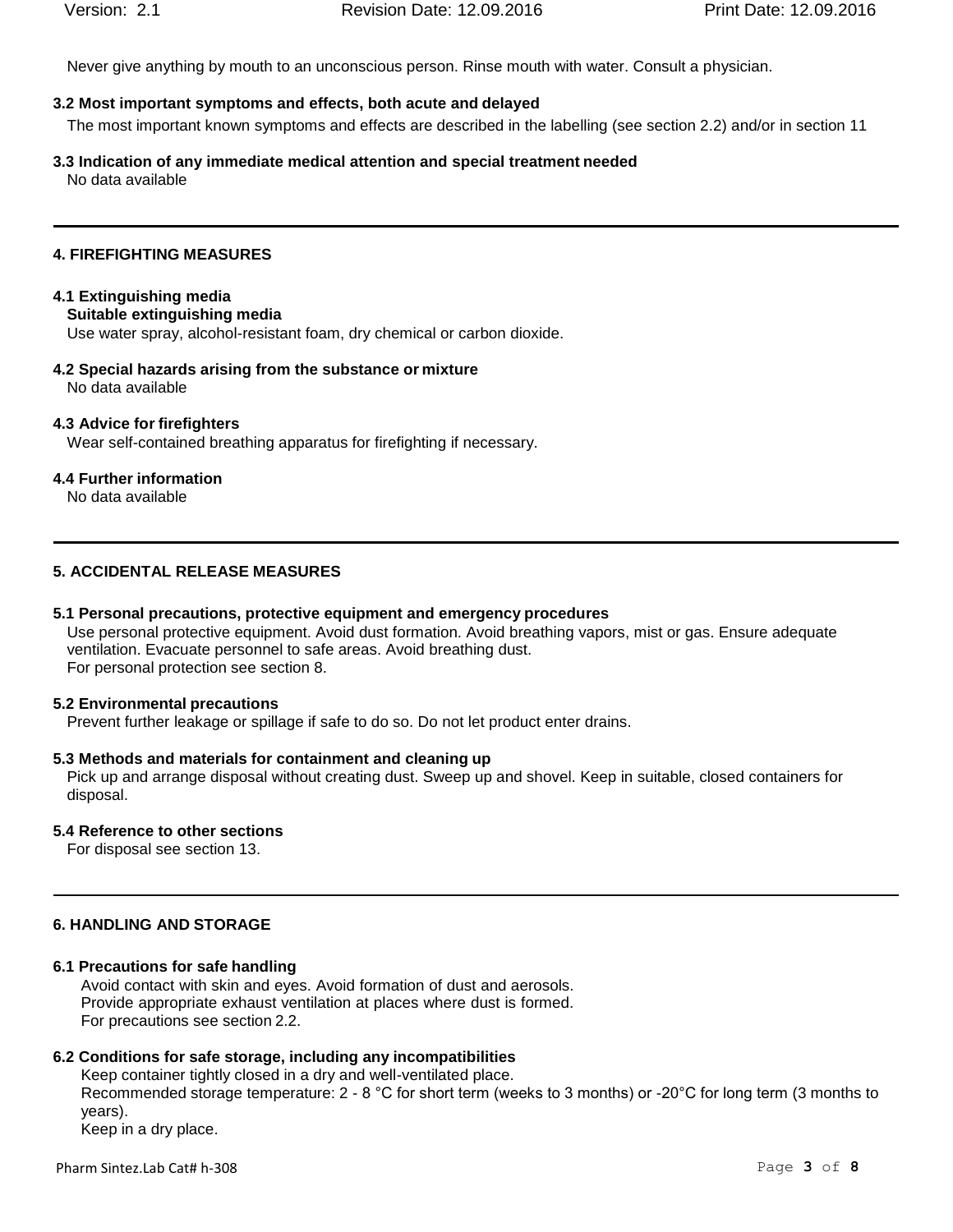### **6.3 Specific end use(s)**

Apart from the uses mentioned in section 1.2 no other specific uses are stipulated

# **7. EXPOSURE CONTROLS/PERSONAL PROTECTION**

## **7.1 Control parameters**

| Components with workplace control parameters |             |        |                    |              |
|----------------------------------------------|-------------|--------|--------------------|--------------|
| Component                                    | CAS-No.     | Valuel | Control parameters | <b>Basis</b> |
| HCI<br>opotecan                              | 119413-54-6 | N/A    | N/A                | N/A          |

#### **7.2 Exposure controls**

#### **Appropriate engineering controls**

Handle in accordance with good industrial hygiene and safety practice. Wash hands before breaks and at the end of workday.

#### **Personal protective equipment**

#### **Eye/face protection**

Face shield and safety glasses Use equipment for eye protection tested and approved under appropriate government standards such as NIOSH (US) or EN 166(EU).

#### **Skin protection**

Handle with gloves. Gloves must be inspected prior to use. Use proper glove removal technique (without touching glove's outer surface) to avoid skin contact with this product. Dispose of contaminated gloves after use in accordance with applicable laws and good laboratory practices. Wash and dry hands.

#### **Body Protection**

Complete suit protecting against chemicals, The type of protective equipment must be selected according to the concentration and amount of the dangerous substance at the specific workplace.

#### **Respiratory protection**

Where risk assessment shows air-purifying respirators are appropriate use a full-face particle respirator type N100 (US) or type P3 (EN 143) respirator cartridges as a backup to engineering controls. If the respirator is the sole means of protection, use a full-face supplied air respirator. Use respirators and components tested and approved under appropriate government standards such as NIOSH (US) or CEN (EU).

#### **Control of environmental exposure**

Prevent further leakage or spillage if safe to do so. Do not let product enter drains.

#### **8. PHYSICAL AND CHEMICAL PROPERTIES**

#### **8.1 Information on basic physical and chemical properties**

| a) Appearance Form:          | Color: Yellow      |  |
|------------------------------|--------------------|--|
|                              | Form: Solid powder |  |
| b) Odour                     | No data available  |  |
| c) Odour Threshold           | No data available  |  |
| d) pH                        | No data available  |  |
| e) Melting point/freezing    | No data            |  |
| point                        | available          |  |
| f) Initial boiling point and | No data            |  |
| boiling range                | available          |  |
| g) Flash point               | No data            |  |
| h) Evaporation rate          | No data            |  |
| i) Flammability (solid, gas) | No data            |  |
| j) Upper/lower flammability  | No data            |  |
| or explosive limits          | available          |  |

Pharm Sintez.Lab Cat# [h-308](#page-0-0) Page **4** of **8**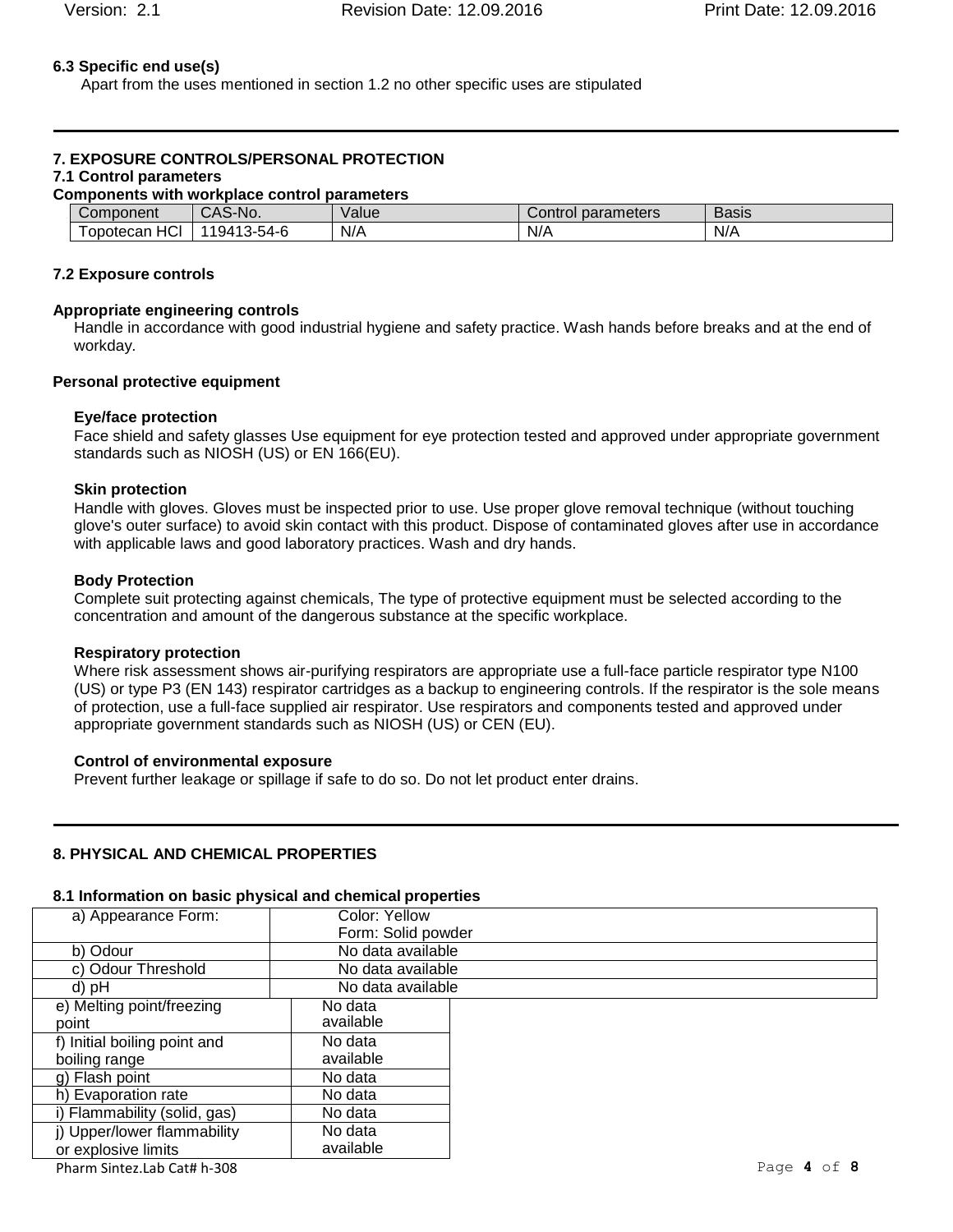| k) Vapour pressure                  | No data       |
|-------------------------------------|---------------|
| I) Vapour density                   | No data       |
| m) Relative density                 | No data       |
| n) Water solubility                 | Insoluble     |
| o) Partition coefficient: noctanol/ | log Pow: > 99 |
| water                               |               |
| p) Auto-ignition temperature        | No data       |
| q) Decomposition temperature        | No data       |
| Viscosity                           | No data       |
| s) Explosive properties             | No data       |
| t) Oxidizing properties             | No data       |

#### **8.2 Other safety information**

No data available

#### **9. STABILITY AND REACTIVITY**

- **9.1 Reactivity :** No data available
- **9.2 Chemical stability:** Stable under recommended storage conditions.
- **9.3 Possibility of hazardous reactions:** No data available
- **9.4 Conditions to avoid:** No data available
- **9.5 Incompatible materials:** No data available
- **9.6 Hazardous decomposition products** Hazardous decomposition products formed under fire conditions. - Carbon oxides, Nitrogen oxides (NOx) Other decomposition products - No data available In the event of fire: see section 5

### **10. TOXICOLOGICAL INFORMATION**

#### **10.1 Information on toxicological effects**

| <b>Acute toxicity</b> | No data available         |
|-----------------------|---------------------------|
| Inhalation:           | No data available         |
| Inhalation:           | Irritating to respiratory |
| Dermal                | No data available         |

**Skin corrosion/irritation:** No data available **Serious eye damage/eye irritation:** No data available

**Respiratory or skin sensitisation Germ cell mutagenicity:** No data available Hamster: No data available Lungs: No data available Cytogenetic analysis: No data available

Mouse: No data available Micronucleus test: No data available

#### **Carcinogenicity**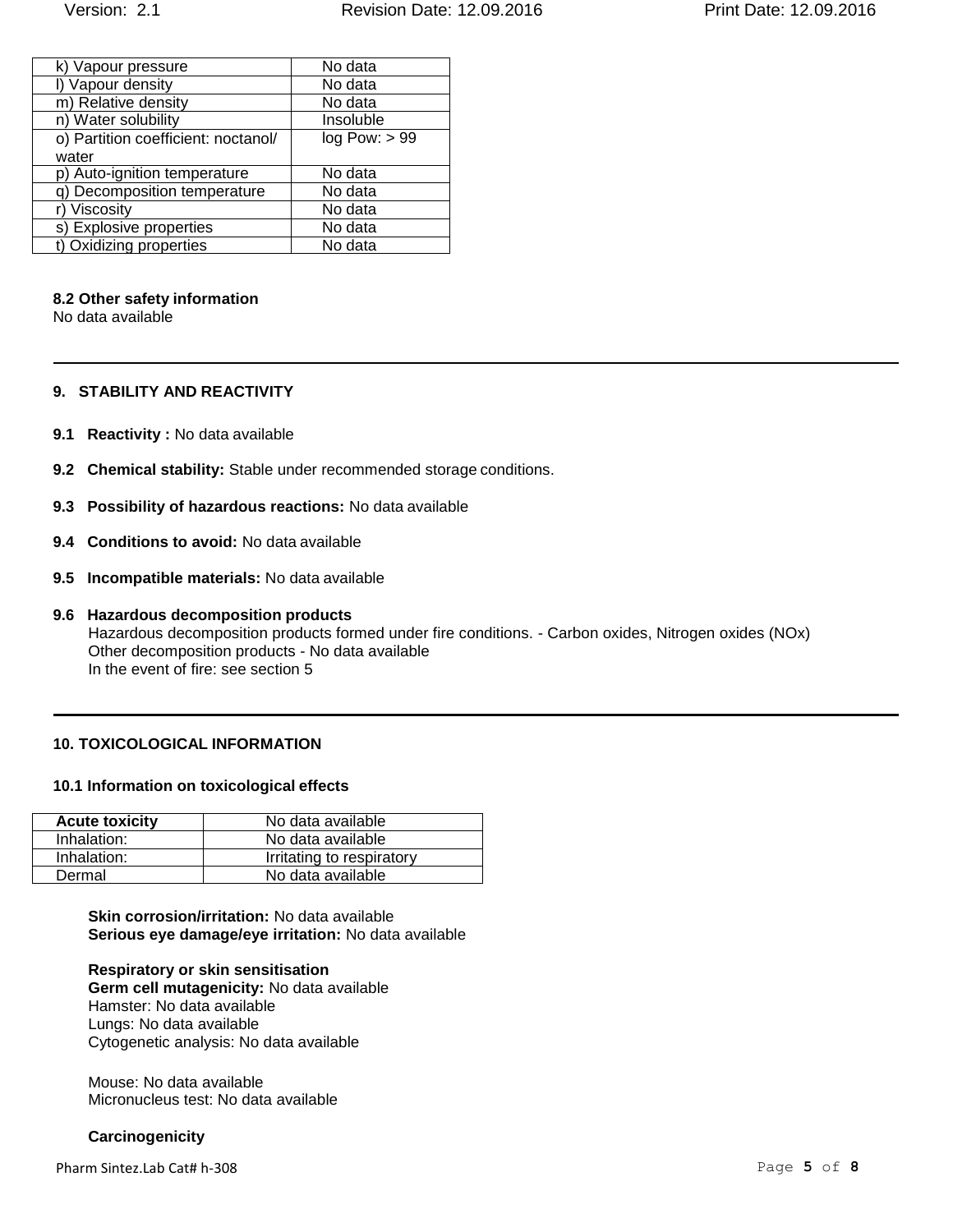| IARC:      | No component of this product present at levels greater than or equal to 0.1% is identified as<br>probable. |
|------------|------------------------------------------------------------------------------------------------------------|
| NTP:       | No component of this product present at levels greater than or equal to 0.1% is identified as a            |
|            | known or anticipated carcinogen by NTP.                                                                    |
| <b>OSH</b> | No component of this product present at levels greater than or equal to 0.1% is identified as a            |
| А:         | carcinogen or potential carcinogen by OSHA.                                                                |

#### **Reproductive toxicity**

Reproductive toxicity - Rat - No data available Maternal Effects: No data available Reproductive toxicity - Rat - No data available Effects on Newborn: No data available Developmental Toxicity - Rat - No data available Specific Developmental Abnormalities: No data available

**Specific target organ toxicity - single exposure** Inhalation - May cause respiratory irritation.

#### **Specific target organ toxicity - repeated exposure:** No data available

**Aspiration hazard:** No data available

#### **Additional Information**

RTECS: DA8340700 Alopecia., Liver injury may occur., Kidney injury may occur., Nausea, Headache, Vomiting, bone marrow depression Stomach - Irregularities - No data available Central nervous system - No data available Kidney - Irregularities - No data available Heart - Irregularities - No data available Stomach - Irregularities - No data available Stomach - Irregularities - No data available Kidney - Irregularities - No data available Stomach - Irregularities - No data available

#### **11. ECOLOGICAL INFORMATION**

- **11.1 Toxicity:** No data available
- **11.2 Persistence and degradability:** No data available
- **11.3 Bioaccumulative potential:** No data available
- **11.4 Mobility in soil:** No data available
- **11.5 Results of PBT and vPvB assessment** PBT/vPvB assessment not available as chemical safety assessment not required/not conducted
- **11.6 Other adverse effects:** No data available

#### **12. DISPOSAL CONSIDERATIONS**

### **12.1 Waste treatment methods**

#### **Product**

Offer surplus and non-recyclable solutions to a licensed disposal company. Contact a licensed professional waste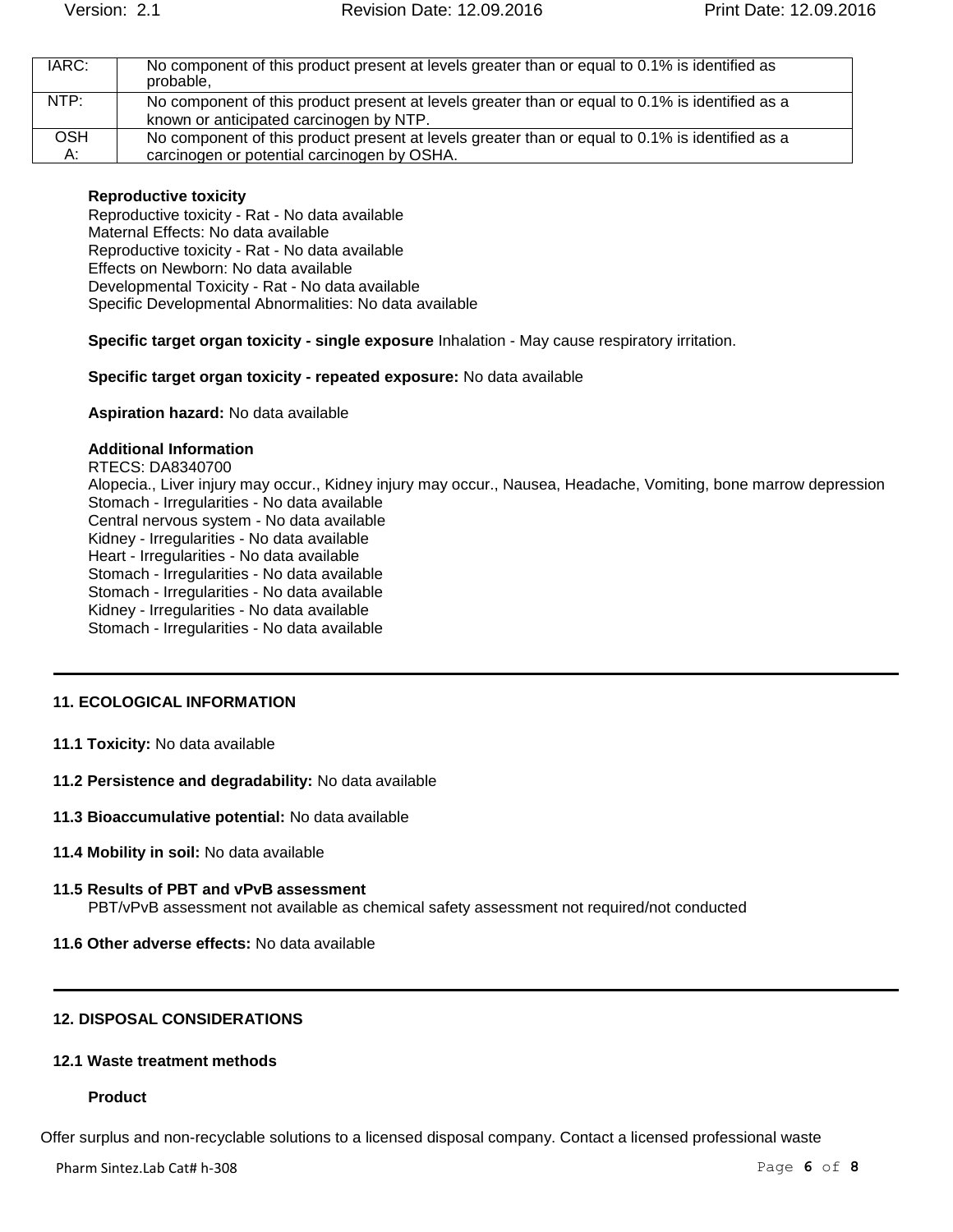disposal service to dispose of this material. Dissolve or mix the material with a combustible solvent and burn in a chemical incinerator equipped with an afterburner and scrubber.

## **Contaminated packaging**

Dispose of as unused product.

#### **13. TRANSPORT INFORMATION**

**DOT (US):** Not dangerous goods **IMDG:** Not dangerous goods **IATA: Not dangerous goods** 

## **14. OTHER INFORMATION**

#### **Full text of H-Statements referred to under sections 2 and 3.**

| Acute Tox.             | Acute toxicity                                         |
|------------------------|--------------------------------------------------------|
| <b>Aquatic Chronic</b> | Chronic aquatic toxicity                               |
| Eye Dam.               | Serious eye damage                                     |
| Eye Irrit.             | Eve irritation                                         |
| Flam. Liq.             | Flammable liquids                                      |
| H <sub>225</sub>       | Highly flammable liquid and vapour.                    |
| $H301 + H311 +$        | Toxic if swallowed, in contact with skin or if inhaled |
| H315                   | Causes skin irritation.                                |
|                        |                                                        |

| H317        | May cause an allergic skin reaction.                              |
|-------------|-------------------------------------------------------------------|
| H318        | Causes serious eye damage.                                        |
| H319        | Causes serious eye irritation.                                    |
| H334        | May cause allergy or asthma symptoms or breathing difficulties if |
| H335        | May cause respiratory irritation.                                 |
| H336        | May cause drowsiness or dizziness.                                |
| H341        | Suspected of causing genetic defects.                             |
| H361        | Suspected of damaging fertility or the unborn child.              |
| H370        | Causes damage to organs.                                          |
| H413        | May cause long lasting harmful effects to aquatic life.           |
| Muta.       | Germ cell mutagenicity                                            |
| Repr.       | Reproductive toxicity                                             |
| Resp. Sens. | Respiratory sensitisation                                         |
| Skin Irrit. | Skin irritation                                                   |
| Skin Sens.  | Skin sensitisation                                                |
| STOT SE     | Specific target organ toxicity - single exposure                  |

#### **HMIS Rating**

Health hazard: 2 Chronic Health Hazard: \* Flammability: 0 Physical Hazard 0

#### **NFPA Rating**

Health hazard: 2 Fire Hazard: 0 Reactivity Hazard: 0